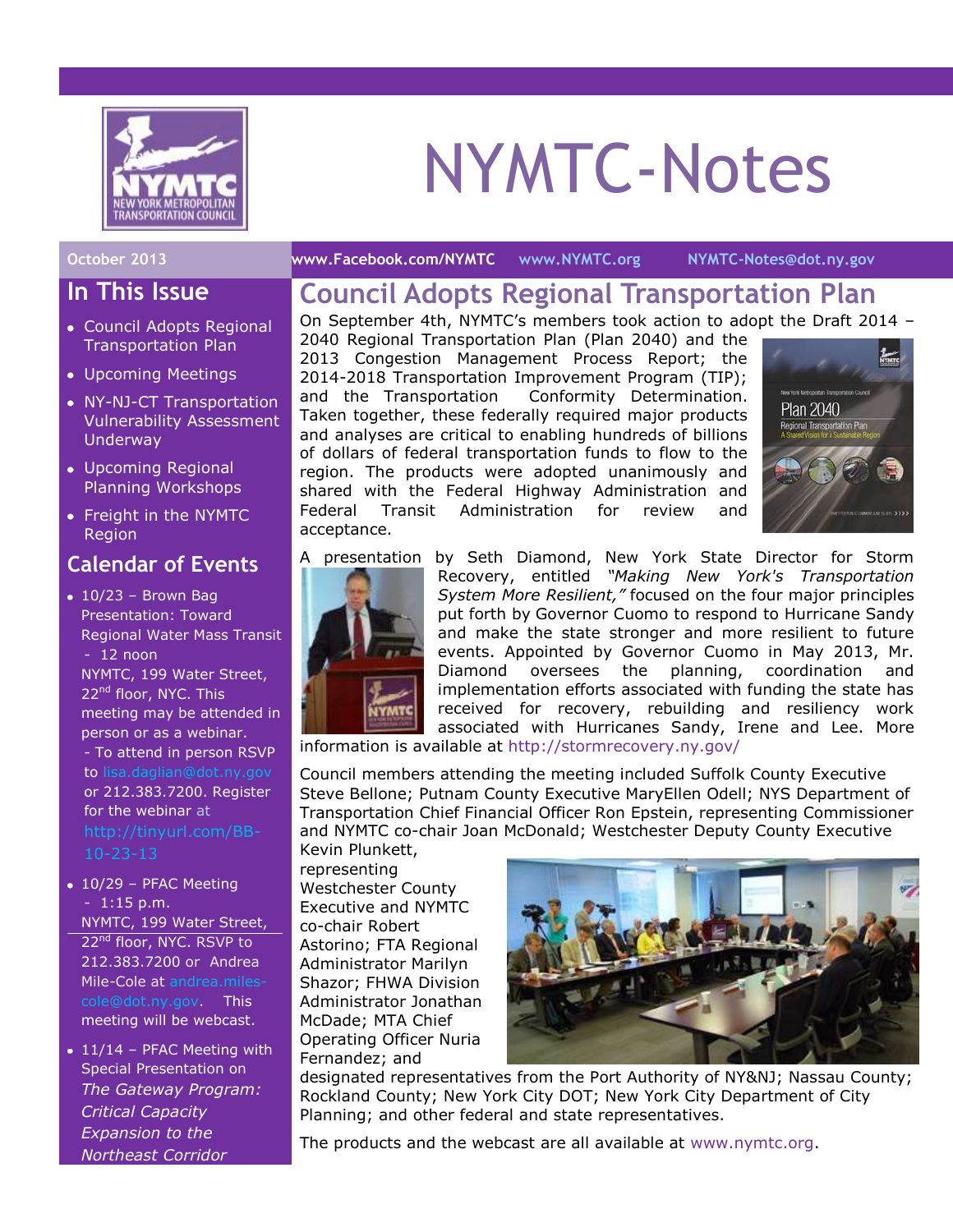#### - 1:15 p.m.

NYMTC, 199 Water Street, 22<sup>nd</sup> floor, NYC. RSVP to 212.383.7200 or Andrea Mile-Cole at [andrea.miles](mailto:andrea.miles-cole@dot.ny.gov)[cole@dot.ny.gov.](mailto:andrea.miles-cole@dot.ny.gov) This meeting will be webcast.

 $\cdot$  11/12 – 12/9 – Regional Planning Workshops for NY-CT Sustainable Communities Consortium. - Various Times and Locations. Go to [www.sustainablenyct.org](http://www.sustainablenyct.org/) for more information and to register.

*NYMTC is a regional council of governments that provides a collaborative transportation planning forum as the metropolitan planning organization for New York City, Long Island and the lower Hudson Valley.*

#### **NYMTC's Title VI Policy**

*The New York Metropolitan Transportation Council assures that no person shall on the grounds of race, color, national origin, or gender, as provided in Title VI of the Civil Rights Act of 1964 and related statutes be excluded from participation in, or be denied the benefits of, or be otherwise subjected to discrimination under any program or activity for which NYMTC received Federal financial assistance. Further, NYMTC incorporates* 

*the principles of environmental justice into its policies, planning and project development activities to ensure that there are no inequitable impacts on minority groups and lowincome groups throughout the* 

*region.*

## Upcoming Meetings

#### **Brown Bag Presentation: Toward Regional Water Mass Transit** *October 23, 2013 – 12 noon*

NYMTC, 199 Water Street, 22nd floor, NYC.

Roland Lewis, President and CEO of the Metropolitan Waterfront Alliance, will discuss the advantages of an extensive, regional commuter ferry network as a means of transit equity, economic development, and emergency management, as well as how upland transit improvements, fare integration, and regional service coordination can optimize the benefits of water mass transit. This meeting may be attended in person or via webinar. Go to <http://tinyurl.com/BB-10-23-13> for more information and to register.

#### **PFAC Meeting**

*October 29, 2013 – 1:15 p.m.* NYMTC, 199 Water Street, 22nd floor, NYC. This meeting will be webcast.

Action items will include recommendation of Transportation Enhancement Program projects. Agenda and documents are available at [www.nymtc.org](http://www.nymtc.org/)

#### **PFAC Meeting**

*November 14, 2013 – 1:15 p.m*. NYMTC, 199 Water Street, 22nd floor, NYC. This meeting will be webcast.

In addition to action items, this meeting will include a presentation by Drew Galloway, Chief, Amtrak's Northeast Corridor Infrastructure Planning & Performance, on *The Gateway Program: Critical Capacity Expansion to the Northeast Corridor.* Agenda and documents will be posted in advance of the meeting

## NY-NJ-CT Transportation Vulnerability Assessment Underway

As part of a grant first announced by FHWA Administrator Victor Mendez at NYMTC's Annual Meeting on February 28<sup>th</sup>, the Federal Highway Administration and representatives from New York, New Jersey and Connecticut Departments of Transportation, four Metropolitan Planning

Organizations in the three states – NYMTC; North Jersey Transportation Planning Authority; South Western Regional Planning Agency; and Greater Bridgeport Regional Council – along with the MTA and the Port Authority of New York & New Jersey, have begun a region-wide vulnerability assessment and adaptation analysis for the tri-state area. This technical study is funded by the Federal Highway Administration (FHWA) at a maximum amount of \$650,000.



FHWA selected Cambridge Systematics as the lead consultant to examine the affects on the transportation system from Hurricanes Sandy and Irene and Tropical Storm Lee, and identify strategies to protect transportation assets from the impacts of extreme weather and climate change. NYMTC Staff has taken a key role in organizing a Project Guidance Committee, with the goal of providing local input and guidance for the study.

The Committee is currently developing a prioritized list of transportation assets for detailed engineering evaluation, and will meet again in late October to review the transportation assets proposed by member agencies.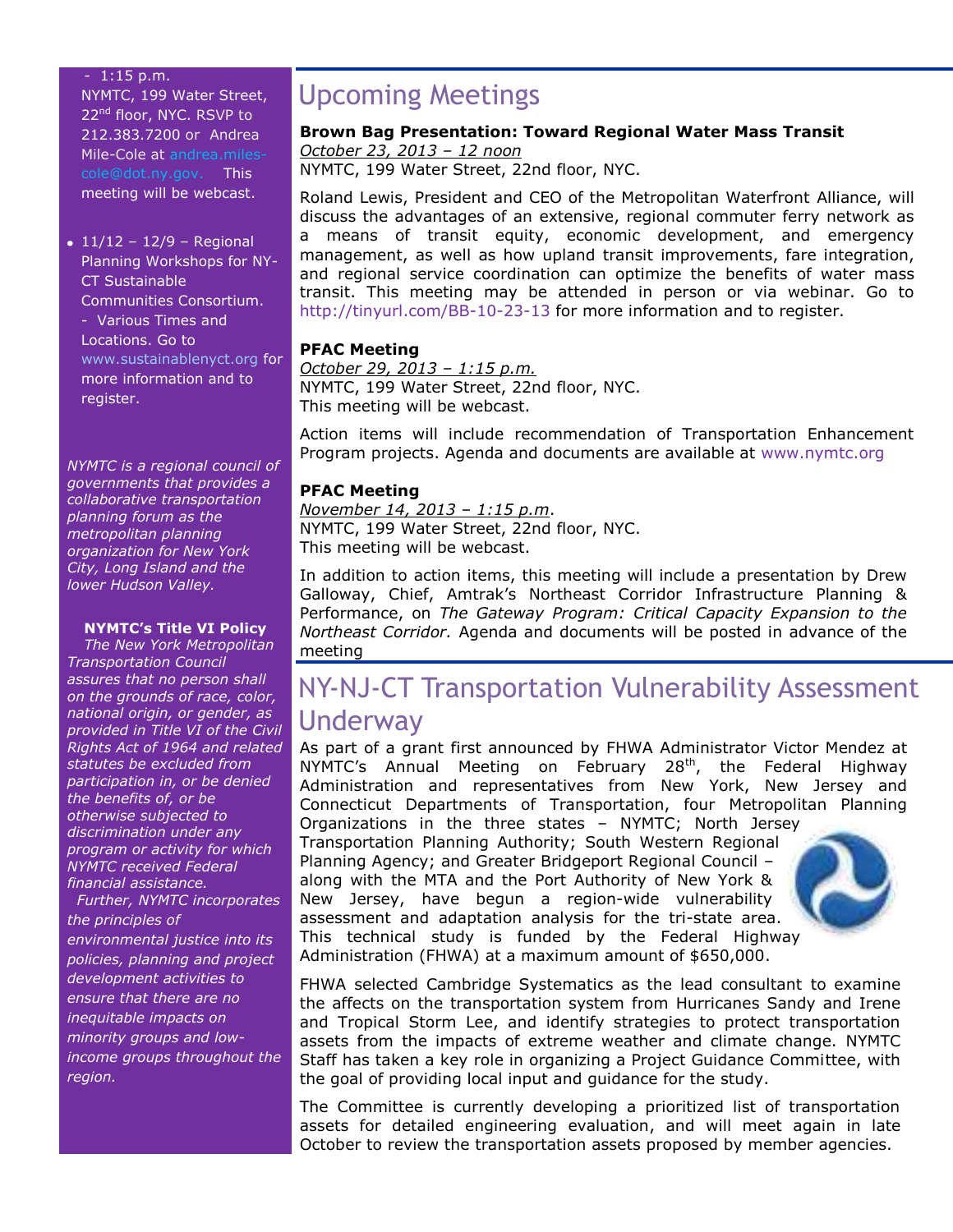## **NYMTC Council Members**

#### **Voting Members**

- Joan McDonald, New York State DOT Commissioner and NYMTC co-chair
- Rob Astorino, Westchester County Executive and NYMTC co-chair
- Janette Sadik-Khan, Commissioner, New York City Department of **Transportation**
- Amanda Burden, Director, New York City Department of City Planning
- [Thomas Prendergast,](http://www.mta.info/mta/leadership/ferrer.htm) Chairman and CEO, Metropolitan Transportation Authority
- Edward P. Mangano, Nassau County Executive
- MaryEllen Odell, Putnam County Executive
- C. Scott Vanderhoef, Rockland County Executive
- Steve Bellone, Suffolk County Executive

## **Advisory Members**

- Patrick Foye, Executive Director, Port Authority of NY & NJ
- James Weinstein, Executive Director, New Jersey **Transit**
- Mary K. Murphy, Executive Director, North Jersey Transportation Planning Authority
- Joe Martens, Commissioner, NYS Dept. of Environmental **Conservation**
- Marilyn G. Shazor, Regional Administrator, Federal Transit Administration, Region 2

## Upcoming Regional Planning Workshops

The NY-CT Sustainable Communities Consortium is holding a series of public



workshops to discuss ways to expand opportunities for jobs, housing and transportation in more livable neighborhoods.

The workshop will include presentations of how neighborhood conditions are affected by federal, state and regional decision-making in housing, transportation and development, and engage participants in

discussions of how these planning and programs can be improved to build more sustainable and equitable communities. For more information, go to [www.sustainablenyct.org](http://www.sustainablenyct.org/) or [www.facebook.com/sustainablenyct.](http://www.facebook.com/sustainablenyct)

Workshop locations and dates are as follows – follow links to register:

| <b>Yonkers</b><br>November 12, 2013; 5 - 7:30 PM<br>Yonkers Public Library,<br>Community Rm<br>1 Larkin Ctr., Yonkers, NY 10701<br>http://yonkersnov12.eventbrite.com             | <b>Hempstead</b><br>November 13, 2013; 6 - 8:30PM<br>African American Museum of<br>Nassau County, Gallery II<br>110 N. Franklin St., Hempstead,<br>NY 11550<br>https://nassaunov13.eventbrite.<br>com/ |
|-----------------------------------------------------------------------------------------------------------------------------------------------------------------------------------|--------------------------------------------------------------------------------------------------------------------------------------------------------------------------------------------------------|
| <b>Bronx</b><br>November 18, 2013; 6 - 8:30PM<br>Fordham University, O'Keefe<br>Commons<br>441 E. Fordham Rd., Bronx, NY<br>10458<br>https://bxnov18.eventbrite.com/              | <b>White Plains</b><br>November 19, 2013; 6 - 8:30PM<br>White Plains Public Library -<br>Auditorium<br>100 Martine Ave., White Plains,<br>NY 10601<br>https://wpnov19.eventbrite.com                   |
| <b>Brentwood</b><br>November 20, 2013; 6 - 8:30PM<br>Make the Road Long Island -<br>(Pending)<br>1090 Suffolk Ave., Brentwood, NY<br>11717<br>https://suffolknov20.eventbrite.com | <b>Brooklyn</b><br>November 25, 2013; 6 - 8:30PM<br>St. Francis College (Pending)<br>Callahan Center 180 Remsen St.,<br>Brooklyn, NY 11201<br>https://bknov25.eventbrite.com/                          |
| <b>Norwalk</b><br>December 02, 2013; 6 - 8:30PM<br>Norwalk City Hall, Community Room<br>125 East Ave., Norwalk, CT 06851-<br>https://norwalkdec2.eventbrite.com                   | <b>New Haven</b><br>December 09, 2013; 6 - 8:30PM<br>Gateway Community College,<br><b>Community Room</b><br>20 Church St., New Haven, CT<br>https://nvdec9.eventbrite.com                              |

The New York-Connecticut Sustainable Communities Consortium is a bi-state collaboration of cities, counties and regional planning organizations. This initiative, funded with a \$3.5 million U.S. Department of Housing and Urban Development (HUD) Sustainable Communities Regional Planning Grant, will integrate housing, economic development, transportation and environmental planning. The Regional Planning Enhancement study and Fair Housing and Equity Assessment are integral components of the initiative that includes place-based planning for sustainable development at key nodes in the regions transit network.

Contact Brian Dennis at [bdennis@rpa.org](mailto:bdennis@rpa.org) to request translation services at least three (3) days in advance of any of the meetings.